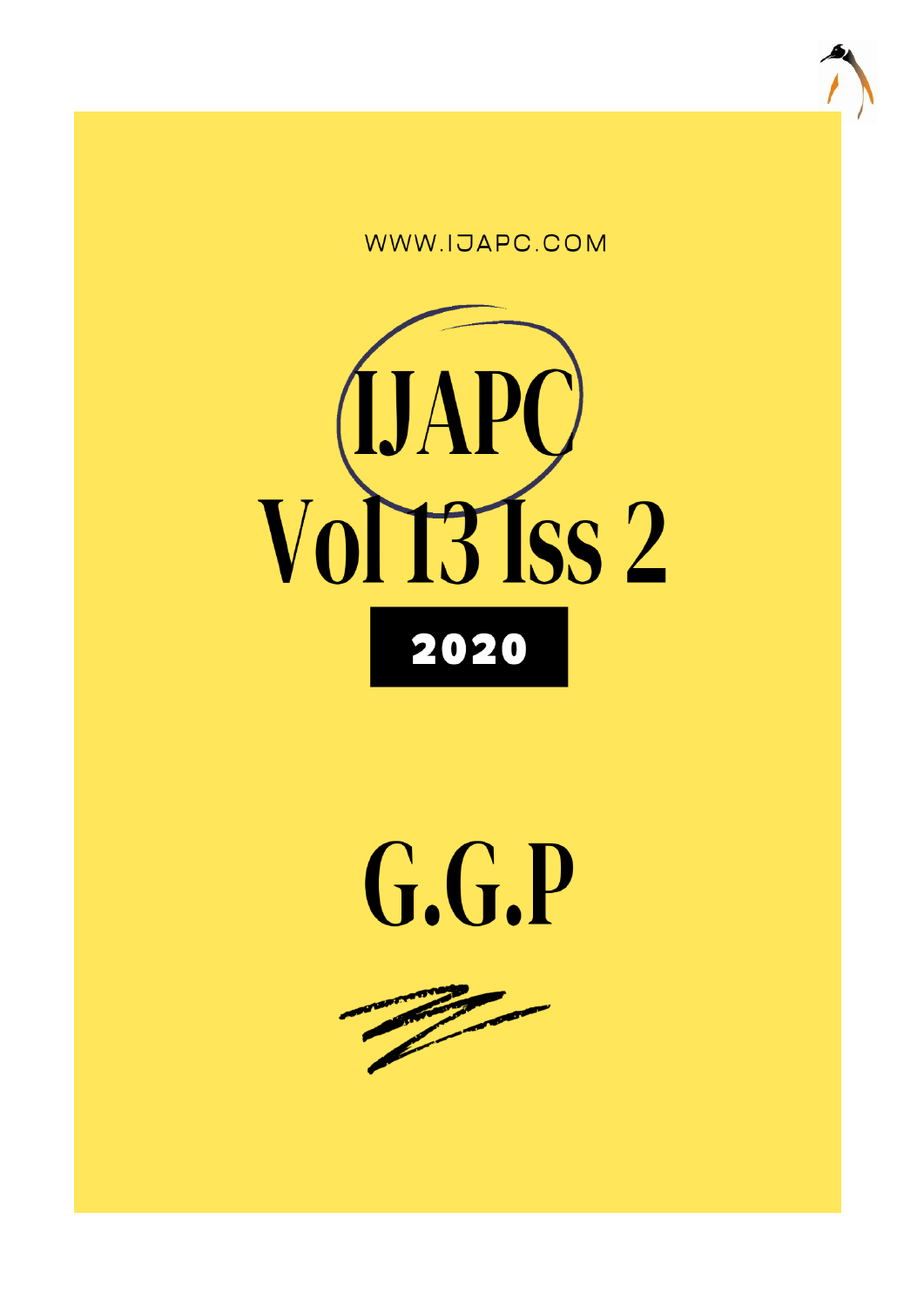

RESEARCH ARTICLE www.ijapc.com

**e-ISSN 2350-0204**

# **Pharmaceutical Standardization of** *Samaguna Bali Jarita Antardhuma Rasasindura* **Prepared by Modified Method**

Amit Mishra<sup>1\*</sup>, Neha Prajapati<sup>2</sup>, ReeteshRamnani<sup>3</sup> and K Shankar Rao<sup>4</sup>

1-3P.G. Scholar, Department of Rasashastra and Bhaishajya Kalpana, NIA Jaipur, Rajasthan, India

2P.G. Scholar, Department of Dravyaguna, NIA Jaipur, Rajasthan, India

# **ABSTRACT**

*Rasasindura* is a famous Ayurvedic *Kupipakwa Rasayana* formulation containing Mercury and Sulphur as major ingredients. Now a day's *Bahirdhuma Rasasindura* is in common practice but final product is expensive and yield is less. Moreover, the Sulphur fumes which come out during the preparation pollute the environment. This study was focused on preparation of *Rasasindura* in *Antardhuma* process and to establish standardization of the method.

Medicine was prepared in EMF (Electrical Muffle Furnace) method and observations were recorded. Obtained product was subjected to organoleptic and physico-chemical analysis.Final product was Red in colour as mentioned in classical text. Average yield of the product is 90.4%. *Antardhuma Rasasindura* preparation is simple, economical, better yielding, eco-friendly and superior to *Bahirdhuma* method.

# **KEYWORDS**

*Rasasindura, Antardhuma, Kupipakwa Rasayana*



Received 25/07/2020 Accepted 25/08/2020 Published 10/09/2020

\_\_\_\_\_\_\_\_\_\_\_\_\_\_\_\_\_\_\_\_\_\_\_\_\_\_\_\_\_\_\_\_\_\_\_\_\_\_\_\_\_\_\_\_\_\_\_\_\_\_\_\_\_\_\_\_\_\_\_\_\_\_\_\_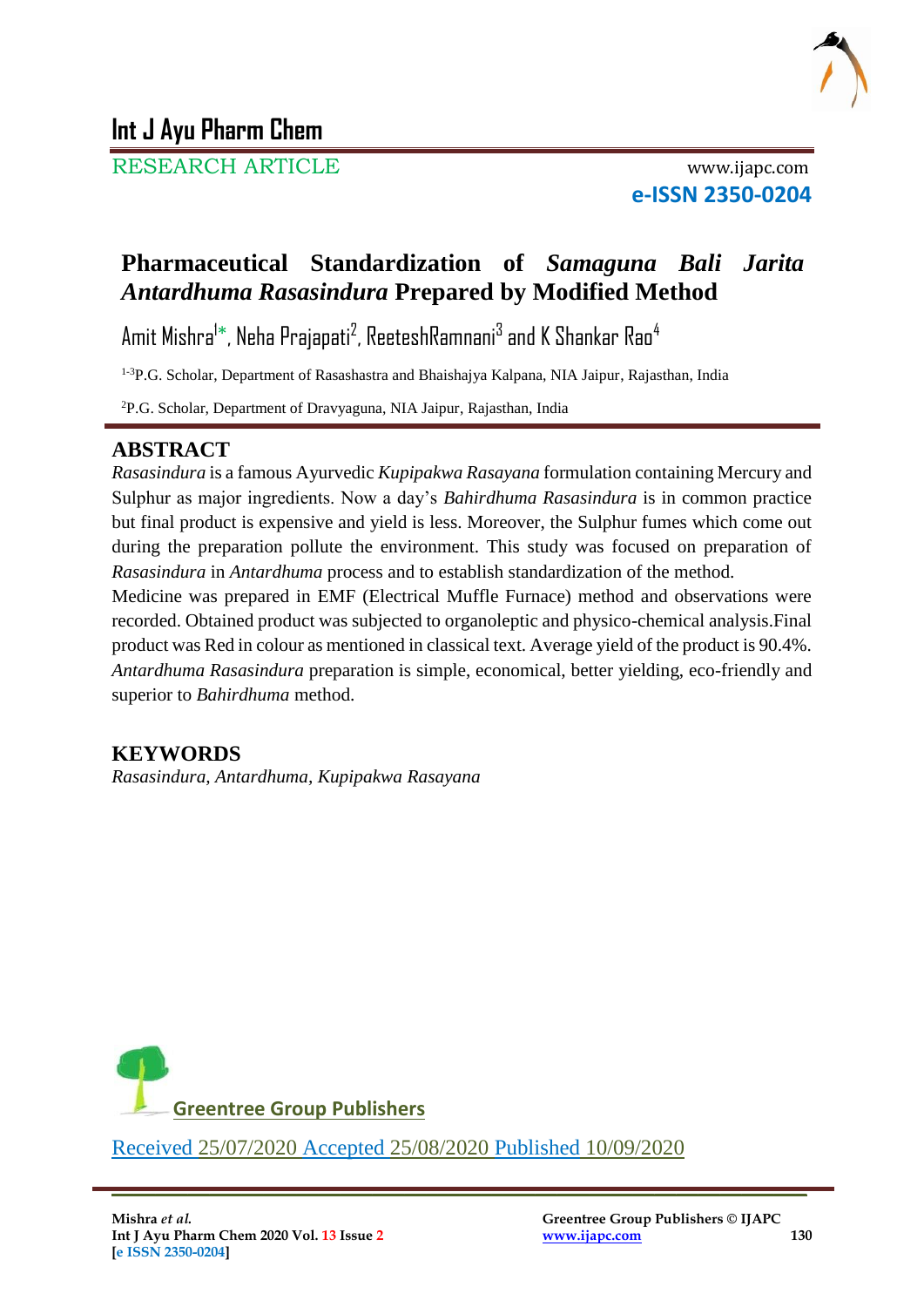

### **INTRODUCTION**

*Rasasindura* is a popular Ayurvedic*Rasayana* formulation used to achieve fast results in small doses. It is prepared by *Kupipakwa* in *Valukayantra* (sand bath) which is one of the best methods used for metallic medicinal preparations, particularly for *Gandhaka* (Sulphur) *Jaarana* (digestion).

*Rasasindura* is indeed the "*Sa Gandha, Sa Agni*, of Mercury. It is of two types-*Antardhuma* and *Bahirdhuma*. In this process *Jaarana* of Sulphur takes place which makes Mercury highly potentiated  $<sup>1</sup>$ .</sup> The traditional furnace used to manufacture RS is known as *bhatti* and fuel used is either *Rasasindura* is a popular Ayurvedic*Rasayana* formulation used to achieve fast results in small doses. It is prepared by *Kupipakwa* in *Valukayantra* (sand bath) which is one of the best methods used for metallic medicinal preparations, particularly for *Gandhaka* (Sulphur) *Jaarana* (digestion).

*Rasasindura* is indeed the "*Sa Gandha, Sa Agni*, of Mercury. It is of two types-*Antardhuma* and *Bahirdhuma*. In this process *Jaarana* of Sulphur takes place which makes Mercury highly potentiated  $<sup>1</sup>$ .</sup> The traditional furnace used to manufacture RS is known as *bhatti* and fuel used is either hard or soft coal. Difficulty in controlling the temperature, large amount of fuel consumption, exposure of the personnel to heat, and air pollution are the drawbacks in the traditional method. With advancement in pharmaceutics, replacement of the fuel and instrument by more efficient instruments such as the electric muffle furnace (EMF) may be considered, which has benefits like easy handling, temperature control, control of air pollution, and reduction in human effort.

#### **Purpose of present study**:

While *AntardhumaRasasindura* is not uncommon in classical literature, today the *BahirdhumaRasasindura* is widely practiced. *BahirdhumaRasasindura* product is expensive and yield is also less. Moreover, the Sulphur fumes which come out during the preparation pollute the environment.

# **AIMS AND OBJECTIVES**

1) Pharmaceutical standardization of *Samaguna Gandhaka Jaarita Rasasindura*  (equal amount of Sulphur digested *Rasasindura*) by *Antardhuma* process

2) To demonstrate the importance of *Sulphur* in the *Jaarana* procedure.

3) To re-establish the superiority of *Antardhuma Jaarana* in comparison to *Bahirdhuma Gandhaka Jarana* with special reference to Classics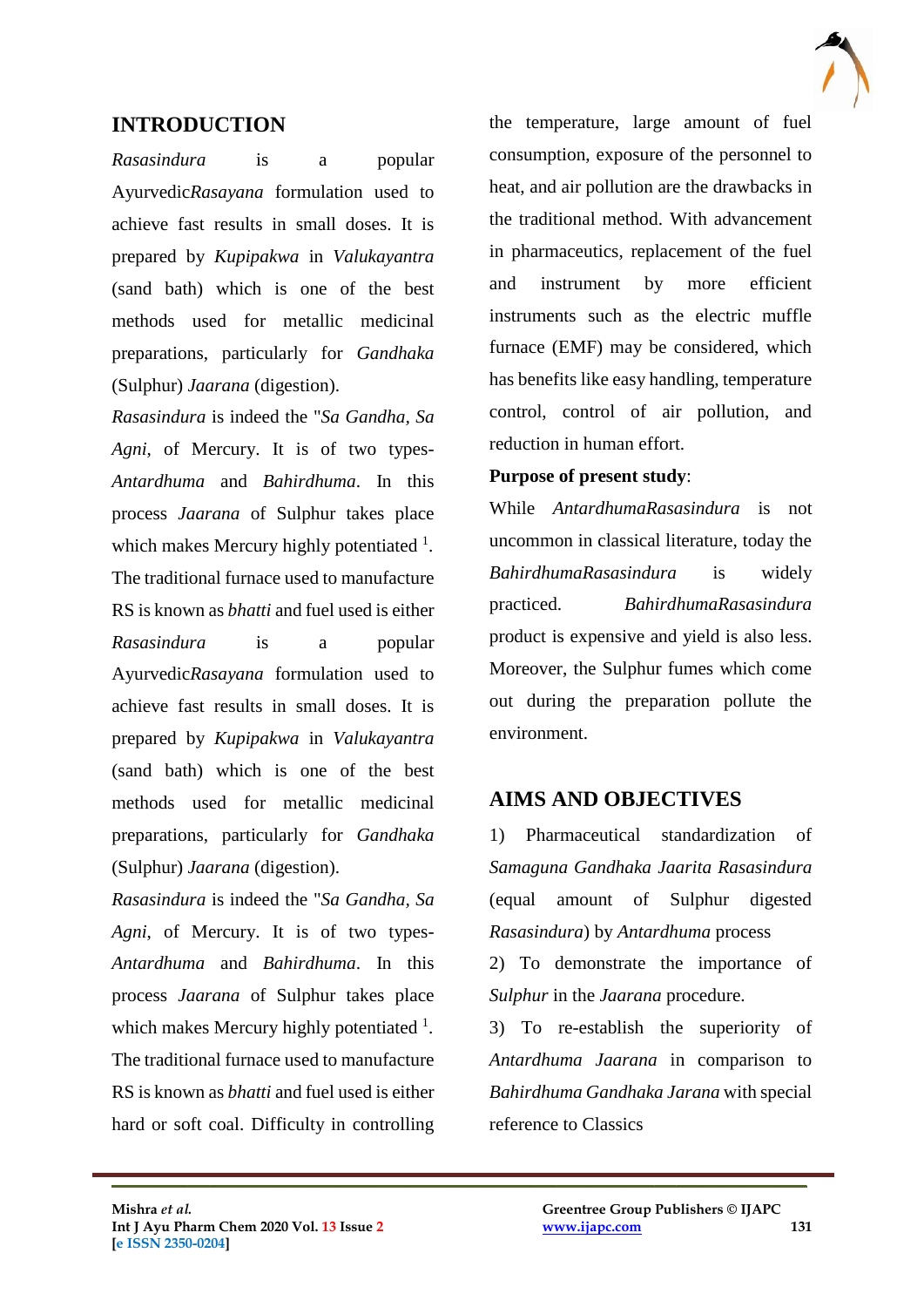

# **MATERIALS AND METHODS**

#### **Materials used:**

- Purified Mercury: 25 grams
- Purified Sulphur : 25 grams

 *Kupi* (glass bottle coated with 7 layers of mud-smeared cloth, capacity:  $750 \text{ mL}^2$ ,

 EMF- inner hearth (length: 15 cm, breadth: 15 cm, depth: 30 cm, max. temp. capacity: 1000°C) were collected as per the requirement.

#### **Method:**

The preparation of RS is divided into three stages, namely, preoperative (*Purvakarma*), operative (*Prdhanakarma*), and postoperative (*Paschatkarma*) stages. RS was subjected to various organoleptic and physicochemical analyses like texture, color, taste, odor, pH, ash value, acidinsoluble ash, water-soluble ash, loss on drying, and percentages of mercury, free mercury, sulfur, and free sulfur.

#### *Purvakarma*

Extracted mercury and purified sulfur were taken in an appropriate ratio and triturated in an iron mortar till the whole mixture was converted into a fine black, lusterless powder (*Kajjali*). Fifty grams of *Kajjali* was filled which was placed on a traditional furnace in such a way that the neck of the kupi remained just outside the sand, and in EMF, the *Kupi* was placed in the center in such a way that the *kupi* could receive equal distribution of heat. Corking of *kupi* was done before we switch on the EMF.

| <b>Table 1</b> Temperaturegradation and time duration                                                                                                                                                                                                                                                                                                                                  |                                          |         |  |  |  |
|----------------------------------------------------------------------------------------------------------------------------------------------------------------------------------------------------------------------------------------------------------------------------------------------------------------------------------------------------------------------------------------|------------------------------------------|---------|--|--|--|
| <i>Agni</i> (flame/heat)                                                                                                                                                                                                                                                                                                                                                               | Standard temperatures of Krama<br>Agni   | EMF(hr) |  |  |  |
| <i>Mrudu</i> (mild)                                                                                                                                                                                                                                                                                                                                                                    | Till $250^{\circ}$ C                     | 18      |  |  |  |
| <i>Madhyama</i> (moderate)                                                                                                                                                                                                                                                                                                                                                             | 250 <sup>o</sup> C to 450 <sup>o</sup> C | 18      |  |  |  |
| Tivra(severe)                                                                                                                                                                                                                                                                                                                                                                          | $450^{\circ}$ C to 640 <sup>o</sup> C    | 18      |  |  |  |
| Total                                                                                                                                                                                                                                                                                                                                                                                  |                                          | 54      |  |  |  |
| $\Gamma_{\rm ML}$ $\Gamma_{\rm L}$ $\Gamma_{\rm L}$ $\Gamma_{\rm L}$ $\Gamma_{\rm L}$ $\Gamma_{\rm L}$ $\Gamma_{\rm L}$ $\Gamma_{\rm L}$ $\Gamma_{\rm L}$ $\Gamma_{\rm L}$ $\Gamma_{\rm L}$ $\Gamma_{\rm L}$ $\Gamma_{\rm L}$ $\Gamma_{\rm L}$ $\Gamma_{\rm L}$ $\Gamma_{\rm L}$ $\Gamma_{\rm L}$ $\Gamma_{\rm L}$ $\Gamma_{\rm L}$ $\Gamma_{\rm L}$ $\Gamma_{\rm L}$ $\Gamma_{\rm L}$ |                                          |         |  |  |  |

 $\mathcal{L}_\mathcal{L}$  , and the contribution of the contribution of the contribution of the contribution of the contribution of the contribution of the contribution of the contribution of the contribution of the contribution of

EMF : Electrical muffle furnace ; hr: Hour

#### *Pradhankarma*

In the preparation of RS by EMF the temperature pattern standardized by the traditional method mentioned in Table no.1 was followed and the pattern of gradual rise in temperature was also used. Observations were recorded, and in the same way, two more batches were prepared to ensure a standard manufacturing process.

#### *Paschatkarma*

On the next day, after self-cooling, the bottle was carefully scraped, broken, and the product deposited at the neck was collected and weighed as mentioned in Fig 1.

### **OBSERVATIONS**

 *Kupipakwa Antardhuma Rasasindura* was *kanthastha* (formed at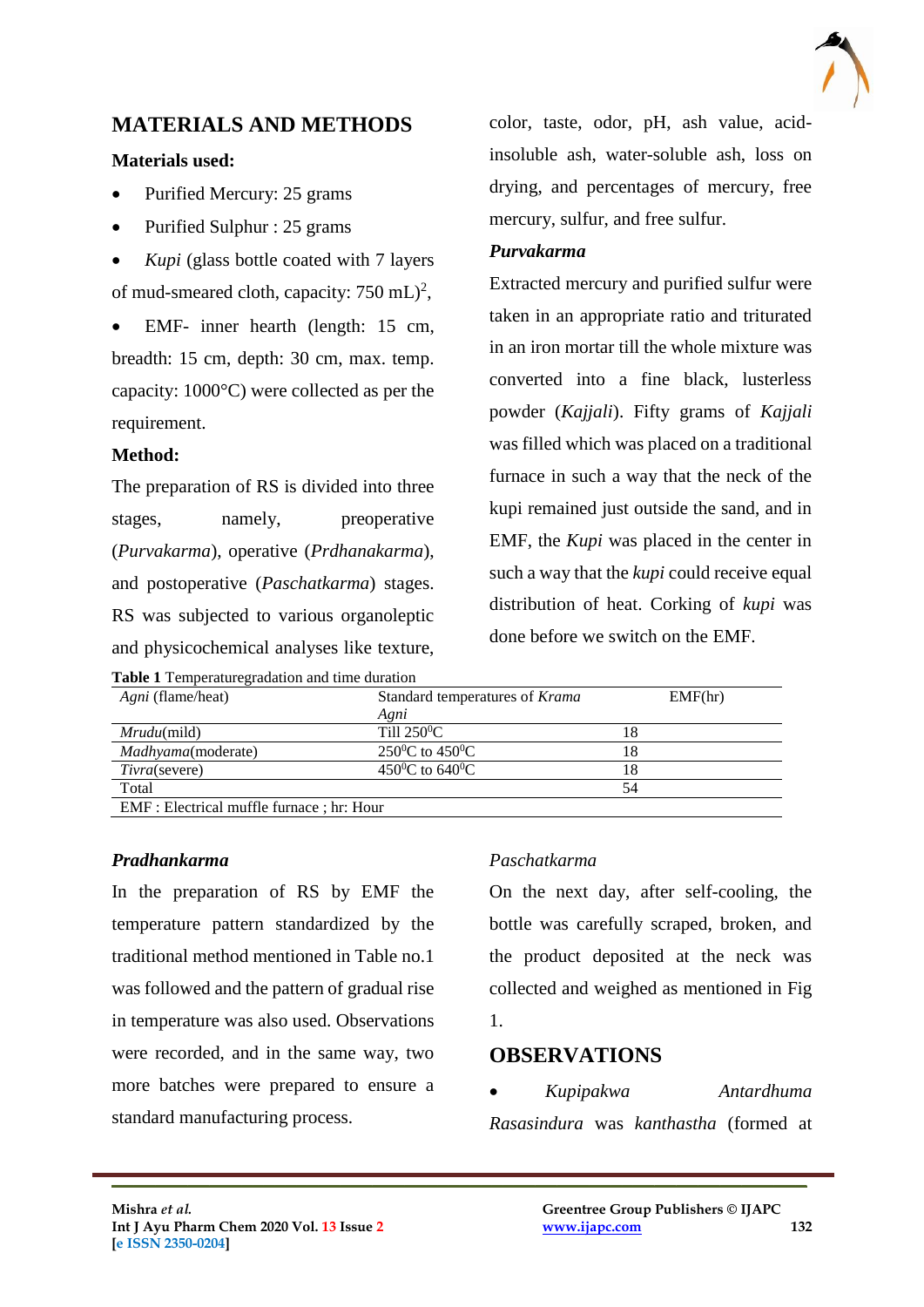

neck of flask), as the temperature ranged up to *Tivra Agni* (640<sup>o</sup>C at 54<sup>th</sup> hour).

 Colour of final product was dark red and after powdering colour was pale red.

 There was no residue at the bottom assuring temperature was given for sufficient time period.

 Slight pungent gas was smelled after breaking the flask, probably of  $SO<sub>2</sub>$ (Sulphur dioxide). Sulphur may have reacted with the Oxygen molecules, as space were occupied by air.

RS, collected from the neck of and calculated for the percentage of absolute the *Kupi* from all the batches were weighed and relative yield which are mentioned below in Table no.2.

| <b>Table 2</b> Weight and yield (%) of EMF method |                |         |  |  |
|---------------------------------------------------|----------------|---------|--|--|
| Wt. of                                            | Wt. of Product | Yield % |  |  |
| Kajjali(gm.)                                      | (gm.)          |         |  |  |
| 50                                                | 44.8           | 89.6    |  |  |
| 50                                                | 45.6           | 91.2    |  |  |
| 50                                                | 45.2           | 90.4    |  |  |
| Avg                                               | 45.2           | 904     |  |  |

|                   | Table 3 Results of organoleptic tests |
|-------------------|---------------------------------------|
| <b>Parameters</b> | <b>Observation</b>                    |

| Texture                       | Compact          |
|-------------------------------|------------------|
| Colour (after<br>trituration) | Vermillion       |
| Taste                         | <b>Tasteless</b> |
| <b>Smell</b>                  | Indistinct       |

**Table 4** Consolidated data of Physico-chemical parameters of samples

| S.No.                   | Name of       | LOD in   | $pH(10\%$ w/v | <b>Total Ash</b><br>in $\%w/w$ | <b>Acid Insoluble</b><br>Ash in $w/w$ % | <b>Water Soluble</b><br>Ash in $w/w$ % |
|-------------------------|---------------|----------|---------------|--------------------------------|-----------------------------------------|----------------------------------------|
|                         | <b>Sample</b> | $\%$     | suspension)   |                                |                                         |                                        |
|                         |               |          |               |                                |                                         |                                        |
|                         | Kajjali       | $0.35\%$ | 6.60          | $0.60\%$                       | 0.23%                                   | $0.27\%$                               |
|                         | <b>RS</b>     |          |               |                                |                                         |                                        |
|                         |               |          |               |                                |                                         |                                        |
|                         | $RS -1$       | $0.6\%$  | 6.98          | $0.50\%$                       | $0.27\%$                                | $0.20\%$                               |
| $\mathbf{3}$            | $RS -2$       | $0.5\%$  | 7.02          | $0.46\%$                       | $0.33\%$                                | $0.25\%$                               |
| $\overline{\mathbf{4}}$ | $RS -3$       | $0.5\%$  | 6.88          | 0.43%                          | $0.31\%$                                | $0.22\%$                               |

 $\mathcal{L}_\mathcal{L}$  , and the contribution of the contribution of the contribution of the contribution of the contribution of the contribution of the contribution of the contribution of the contribution of the contribution of

#### **Critical Explanation:**

*GandhakaJaarana* refers to the contact duration of melted *Gandhaka* with *Parada* followed by bond formation and subsequent burning or evaporation of free Sulphur depending on *Antardhuma* or *Bahirdhuma* process. In *BahirdhumaRasasindura* during *Jaarana* process *Gandhaka* burns out due to its reaction with oxygen and final product is HgS (artificial Cinnabar). In *AntardhumaRasasindura* during *Jaarana* process *Gandhaka* evaporates to form a

sublimate and is evenly mixed physically (not chemically) with the HgS compound. Hence *AntardhumaRasasindura* is a wellblended mixture of Cinnabar and Sulphur. The superior therapeutic qualities of *AntardhumaJaarana* are clearly mentioned in classical texts. We can assume that *AntardhumaRasasindura* attains superior therapeutic values due to the presence of sublimate of Sulphur. The sublimated Sulphur concept can be explained by a reference from *Anandakanda* text.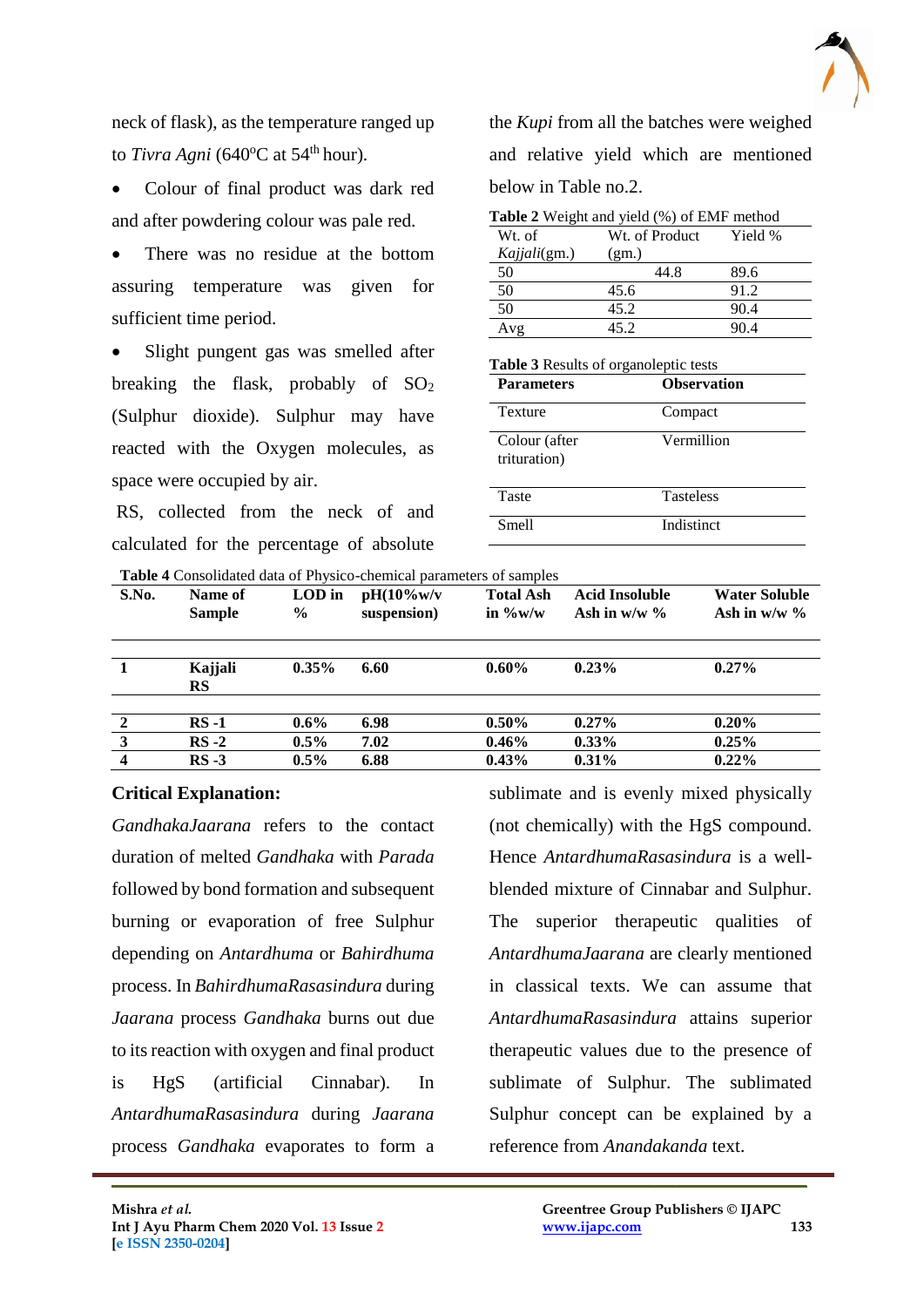*Anandakanda*<sup>3</sup> mentioned the sublimation process of *Gandhaka* and named it as *Gandhakasatwa* (using the word *Satwapatana* for *Gandhaka* is not acceptable as *Gandhaka* itself is *satwarupa).Anandakanda* inner meaning was to obtain purest form of Sulphur by sublimation. Present day pharmaceutical industries prepare 99.99% pure Sulphur mainly through sublimation process. This pure sublimated Sulphur is no doubt therapeutically effective. This is explained below with an example: *Gandhakasodhana* is mainly done by Ghee and milk. The explanation we give is, Ghee removes the toxic substances from *Gandhaka* and floats over milk while *Gandhaka* sinks to the bottom. Practically even after repeated hot water washing of purified Gandhaka some amount of Ghee and milk particles will be attached to *Gandhaka.Ghee* smell is also felt. As per the concept toxins are taken by Ghee which is still in contact with *Gandhaka* and traces of milk particles compromise the sterility as there can be a chance of bacterial growth. The purest form of Sulphur can be obtained by the sublimation process mentioned by *Anandakanda* as *Gandhakasatwa* which is therapeutically more effective.

*BahirdhumaRasasindura* is HgS

- And *AntardhumaRasasindura* is a well-
- This may be the first practical attempt of *KupipakwaAntardhumaRasasindura*.

### **DISCUSSION**

blended  $HgS + S$ 

Processing Mercury and Sulphur to form red coloured product similar to *Rasasindura* probably started from 8<sup>th</sup> century AD. They were prepared in *Lohasamputa* (Iron vessels), *Musha* (earthen crucibles), *Angara paka, putapaka* methods, etc. *Valukayantra* (sand bath) was first mentioned in *Rasahridayatantra* (10th AD). *KachaKupi* (glass flask or bottle) was first mentioned in *Rasendrachudamani* (12th AD)<sup>4</sup> . *KachaKupi* in *Valukayantra* for *Kupipakwa* was used from the period of *Rasa prakashasudhakara* (13th AD). According to *RasendracintamaniKupi* (flask or bottle) can be made from glass, clay, gold, iron, silver<sup>5</sup>. Rasasindura word first appeared in *Rasendracintamani* (15th AD)<sup>6</sup> . The very first instance of *GandhakaJaarana* was *Antardhuma*method processed in *yantra* similar to *Mushayantra*, described in Rasendramangalam (8th AD)<sup>7</sup>. According to *RasahridayaTantra* the method of *ParadaJaarana* where there is no loss in Mercury should be followed<sup>8</sup>, which is only possible in *Antardhuma*. The therapeutic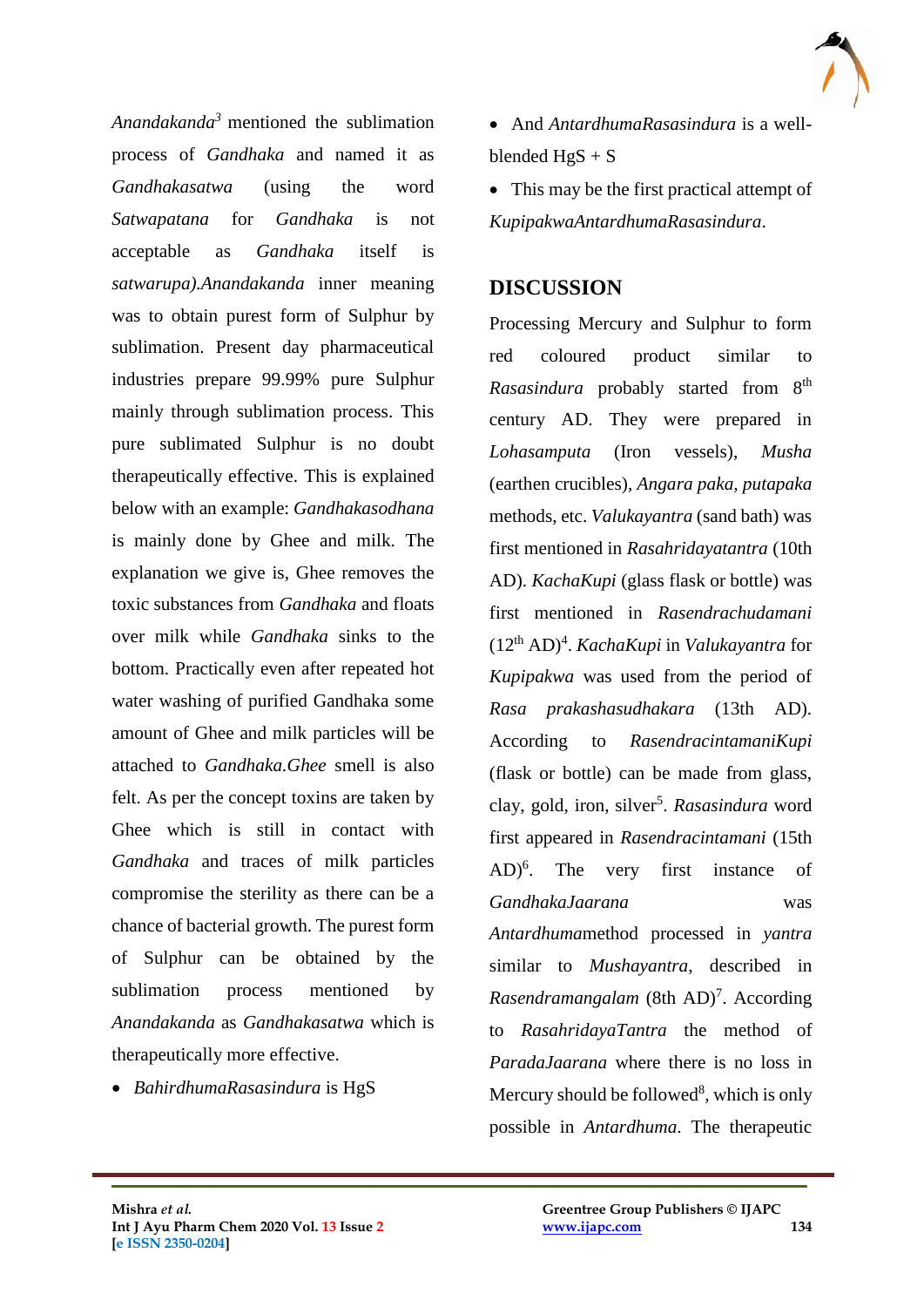

attributes of *AntardhumaJaarana<sup>9</sup>* are ranking high to *BahirdhumaJaarana*<sup>10</sup> due to the inadequate *GandhakaJaarana* in *Bahirdhumamethod*<sup>11</sup>. It reveals the superiority of *Antardhuma.*

Readable reference of *BahirdhumaGandhakaJaarana* is seen in *RasendraCintamani*  $(15<sup>th</sup> AD)<sup>12</sup>$  and *Rasa Tarangini* (20<sup>th</sup> AD)<sup>13</sup>. Clear emphasis on *BahirdhumaRasasindura* started from 17<sup>th</sup> century AD onwards where the use of *Salaka* (rod) in cleaning the blocked mouth of  $Kupi$  (bottle) is cited<sup>14</sup>. This reveals that *Antardhuma* was the most common process frequently used in *Rasashastra* than *Bahirdhuma* for preparing *Rasasindura* or product similar in preparation with different names like *Rasa bhasma, Kamadeva rasa, Udayabhaskara rasa, Mrutasuta*, etc.

Average yield in *Bahirdhum* method is mainly around 50 -55 % whereas in *Antardhuma*method it is found about 90 % which clearly indicates the better yield in *Antardhuma* method.

Analytical study revealed the presence of Cinnabar and Sulphur in the sample. Modern science listed Mercury under highly toxic metals. But the toxic levels of oral administered Mercury in the form of Cinnabar (HgS) are considerably low. Absorption of Cinnabar from the gastrointestinal tract is  $< 0.2\%$ <sup>15</sup>, very less compared to other non-Sulphur Mercurial

 $\mathcal{L}_\mathcal{L}$  , and the contribution of the contribution of the contribution of the contribution of the contribution of the contribution of the contribution of the contribution of the contribution of the contribution of

compounds. Solubility of Cinnabar is  $0.001g/L$  at  $20^{\circ}$ C, which is quite low compared with other Mercurial compounds like Mercuric chloride (30-70g/L at  $20^{\circ}$ C). Detoxification of Mercury is done with chelating agents like Dimercaptosuccinic acid (DMSA)  $(C_4H_6O_4S_2)$ , Dimercaptopropane sulfonate (DMPS)  $(C_3H_8O_3S_3)$ . All these compounds contain Sulphur and also food supplements containing Sulphur are recommended. Mercury has higher affinity towards Sulphur especially to thiols which leads to detoxification. Our body's natural detoxification system also works under this relation with the help of thiol complexes like glutathione  $(C_{10}H_{17}N_3O_6S)$ . In *Rasasastra*, advantages of Mercurial medicines containing Sulphur and side effects of non-Sulphur Mercurial medicines are mentioned<sup>16</sup>. Sulphur may considerably decrease the accumulation of Mercury in the body in addition increases the efficacy of Mercurial therapeutic attributes. Mercury is considered to be *Yogavahi* (fast acting), particularly as a stimulant which penetrates quickly to minute parts of the body and increases the properties of herbal drugs used along even in minute quantities with its catalytic activity. So, Mercury need not be available for a longer period in the body to show its action. Non-Sulphur products of Mercury are toxic in higher doses compared to *Rasasindura* and cannot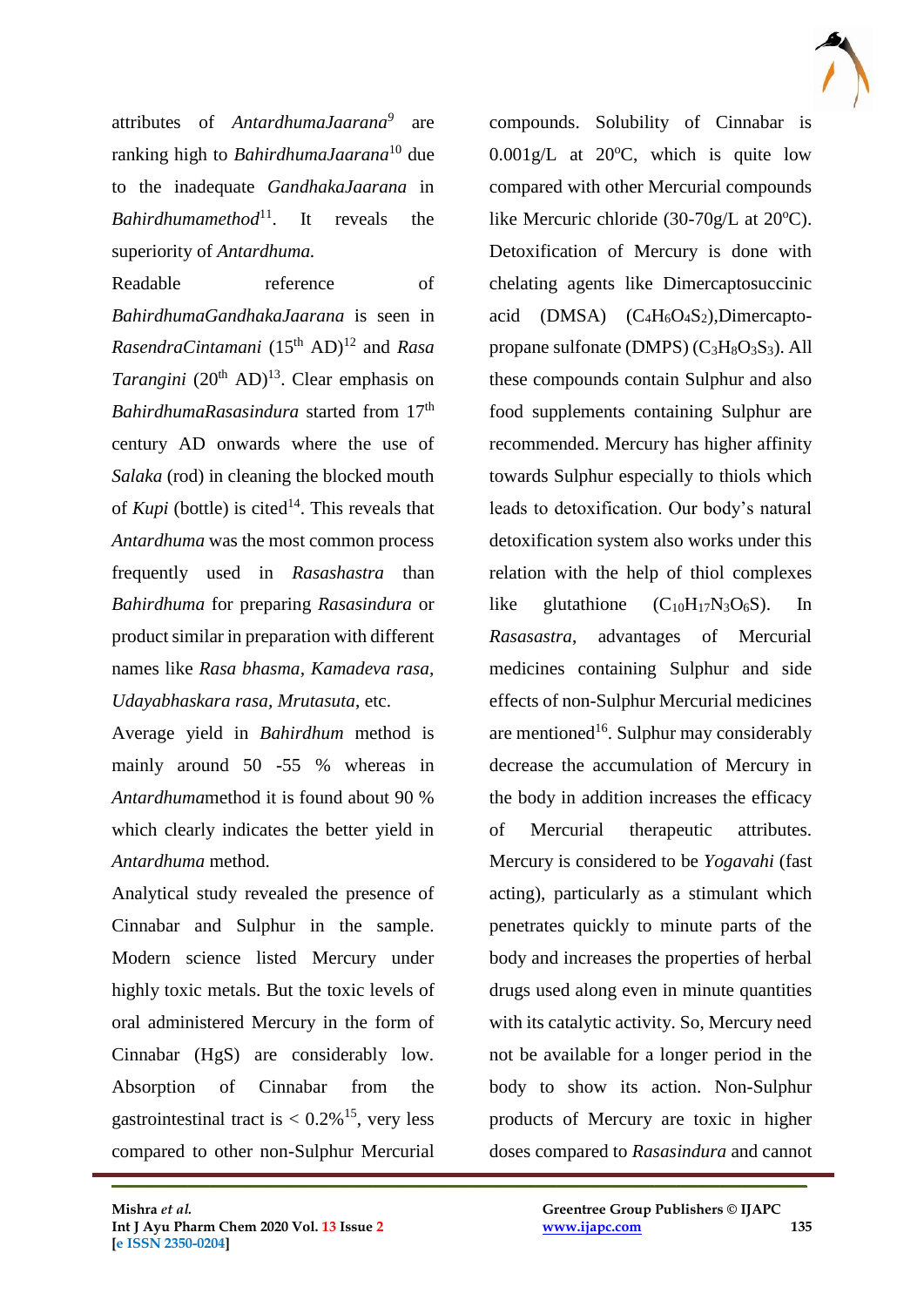be used for a longer periods even in therapeutic doses due to the risk of accumulation.

*SamagunaGandhakaJaarana, Dviguna* (double), *Shadguna* (six times), *Astaguna* (eight times), *dwadasaguna* (twelve times) 17 , *Sataguna* (hundred times) and *Sahasraguna* (thousand times) are therapeutically superior in increasing order of *Jaarana*. So, according to Ayurveda more the Sulphur content safer and effective is the Mercurial medicine. In *AntardhumaRasasinduraSulphur*

percentage is higher compared to *Bahirdhuma*, which ensures the safety of *AntardhumaRasasindura.*

### **CONCLUSION**

As per the critical study *Antardhuma* method was most commonly followed by the *Rasasastra* Siddhas (practitioners) for*Parada Jaarana* and *Sa-Agni Murchana* with *Gandhaka*. References on the importance and therapeutically superior attributes of *AntardhumaGandhakaJaarana* are cited in the texts. The preparation *AntardhumaRasasindura* is simple, economical, eco-friendly and better yielding compared to *Bahirdhuma* method. Toxicology and Clinical studies should be conducted to standardize the therapeutic

dose and usage of *AntardhumaRasasindura*.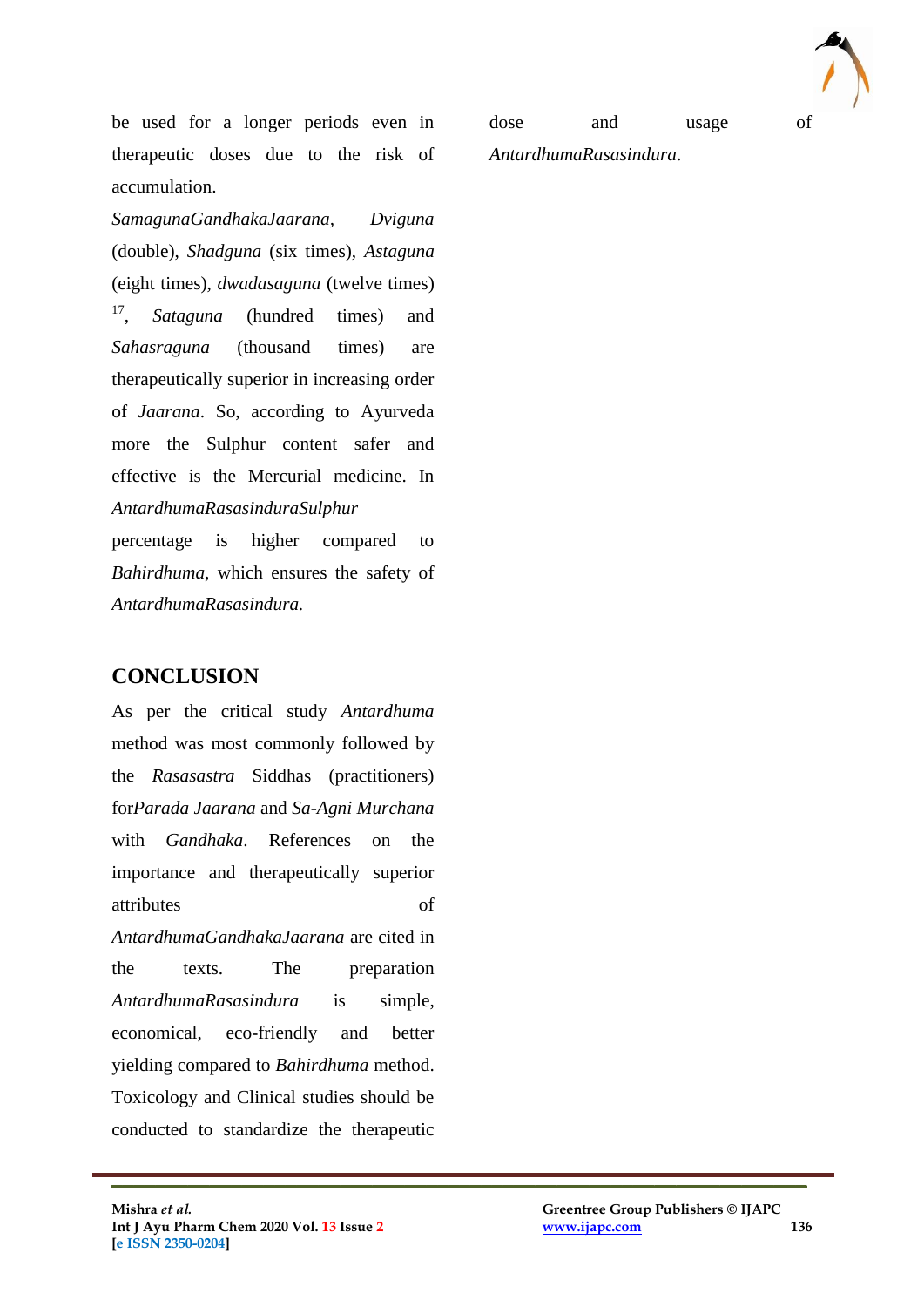

#### **REFERENCES**

1. Shri Sadananda Sharma,  $12<sup>th</sup>$  Edition-1979, Reprint-2012, Rasa tarangini, Delhi Motilal Banarasidas,.6/3-6.

2. Dr. Siddhi nandan Mishra, Reprint Edition2009, Rasendrachudamani, Siddhiprada Hindi translation, Varanasi, by Chaukhambha Orientalia,.4/6.

3. Dr.Siddhinandan Misra 2008, Anandakanda, Siddhiprada Hindi commentary,First Edition-,Varanasi, Chaukhambha orientalia.Kriyakaranadwitiya Visranti1/39-42.

4. Dr.SiddhinandanMishra Edition-2009 Rasendrachudamani,Siddhiprada Hindi translation,Reprint Varanasi,Chaukhambha 3/16

5. Dr.SiddhinandanMisra, Reedition-2011 Rasendrachintamani, Siddhiprada Hindi commentary, Varanasi Chowkhamba Sanskrit series.2/18.

6. . Dr.SiddhinandanMisra, Reedition-2011 Rasendrachintamani, Siddhiprada Hindi commentary, Varanasi Chowkhamba Sanskrit series.2/14.

7. Kaviraja H.S. Sharma, Reprint Edition-2008, Rasendramangalam of Nagarjuna Part-1,Hindi and English Translation, Varanasi ,Chaukhambha Orientalia,.4/196- 200.

8. Vaidya Raj Pavani Prasad Sharma ,First Edition-2003 Rasa HridayaTantra,Hindi

 $\mathcal{L}_\mathcal{L}$  , and the contribution of the contribution of the contribution of the contribution of the contribution of the contribution of the contribution of the contribution of the contribution of the contribution of

commentary, Varanasi,Chowkhamba Sanskrit series,6/19.

9. Dr.SiddhinandanMisra, Reedition-2011 Rasendrachintamani, Siddhiprada Hindi commentary, Varanasi Chowkhamba Sanskrit series.8/10-11.

10. Dr.SiddhinandanMisra, Reedition-2011 Rasendrachintamani,Siddhiprada Hindi commentary, Varanasi Chowkhamba Sanskrit series3/47-49

11. Dr.SiddhinandanMisra, Reedition-2011 Rasendrachintamani,Siddhiprada Hindi commentary, Varanasi Chowkhamba Sanskrit series.8/12.

12. Dr.SiddhinandanMisra, Reedition-2011 Rasendrachintamani, Siddhiprada Hindi commentary, Varanasi Chowkhamba Sanskrit series.2/21-22.

13. Shri SadanandaSharma, Reprint-2012, Rasa tarangini twelfth Edition-1979, Delhi ,Motolal Banarasidas,.5/102-104

14. Shri Gulraj sharma Mishra, reedited-1999, Ayurveda prakasha, Sanskrit and Hindi commentary, Varanasi, Chaukhambha Bharati Academy,.1/399.

15. Jie Liu, Jing-Zheng Shi, Li-Mei Yu, Robert A. Goyer, and Michael P.Waalkes.Mercury in traditional Medicines:Is cinnabar toxicologically similar to common mercurials. ExpBiol Med (Maywood).2008 Jul;233(7):810- 7.PMID:18445765